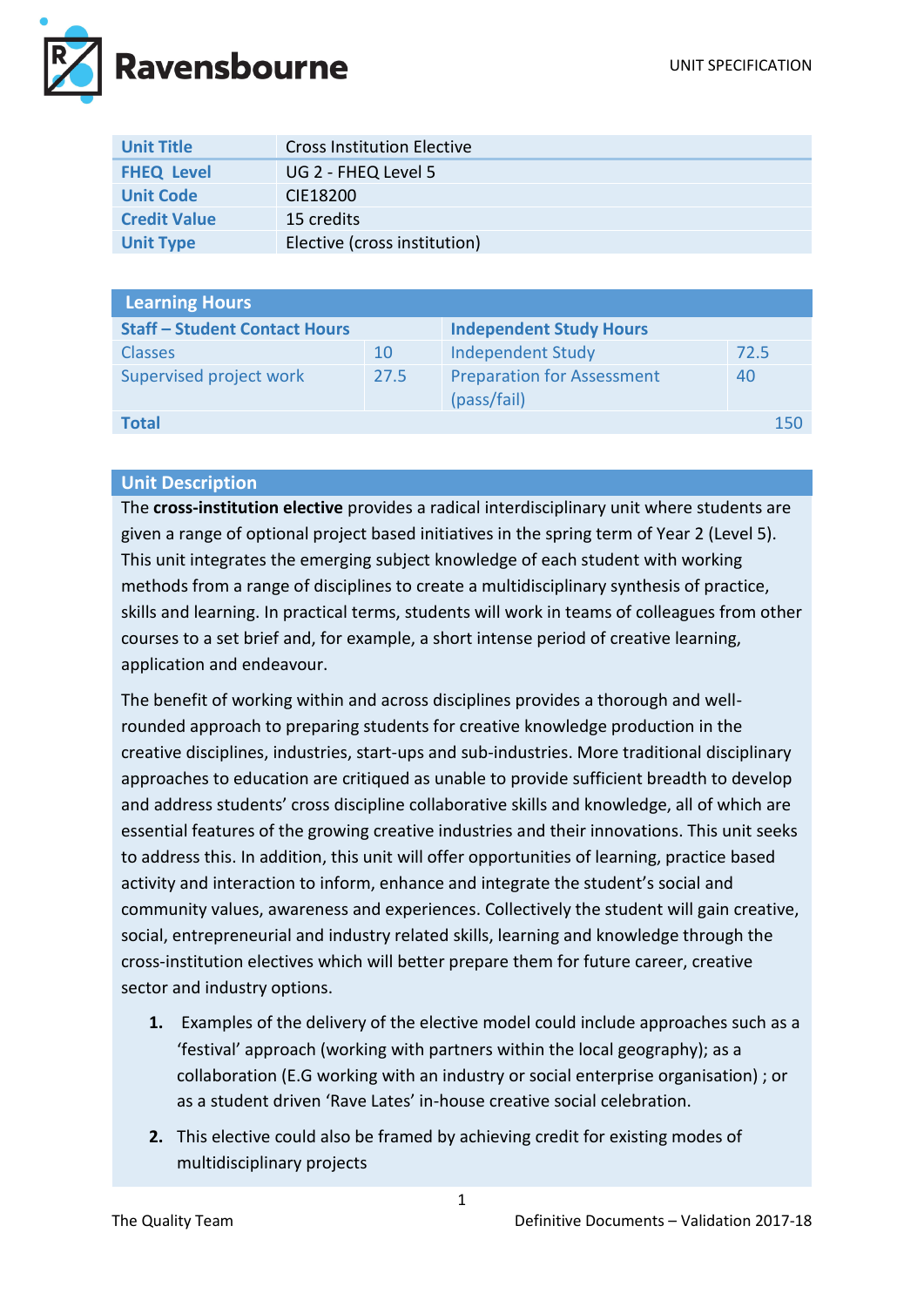Project briefs could also incorporate suggestions and proposals by staff, students and internal and external agents where there is to be an opportunity to learn, collaborate, experiment and innovate with other students and within internal or external remits. All project briefs will share the same learning outcomes and assessment criteria and so have parity in student learning gains..

#### **Projects need to be:**

- Where students can identify, realise and articulate the benefit of engaging with the elective activity.
- Where students begin to further develop ideas and ambitions for the world of work.
- Where students can develop as interdisciplinary practitioners.
- Where students can be active in using their creativity and related skills for social purpose and impact

## **Unit Indicative Content**

Students (from various disciplines) creating, advancing and developing a range of skills including complex problem-solving and creative and critical thinking based around a realworld challenge.

### **Student advantage gained from applying the five principles to electives;**

**Cultivate/** Develop attributes such as 'resilience' or 'self-efficacy' for example (how to give and take criticism from people from other disciplines)

**Collaborate/** Mirror industry-style interdisciplinarity – learning new modes of thinking and creative practice – especially with the cross-institution elective

**Integrate/** Nurture profound creative team member skills – the cross-department elective would be a good vehicle for this.

**Advocate/** Gain insight and empathy in applying their emerging creative practice to some real-world challenges (eg. Social enterprise or charity contexts – within a 'festival' crossinstitution frame)

**Originate/** Benefit from cross-pollination with other disciplines and their various philosophical world views and practice traditions

### **Unit Aims**

This unit aims to integrate the emerging subject knowledge of each student with working methods from a range of disciplines to create a multidisciplinary synthesis of practice To encourage students to develop attributes such as 'resilience' or 'self-efficacy' via collaborative working practices.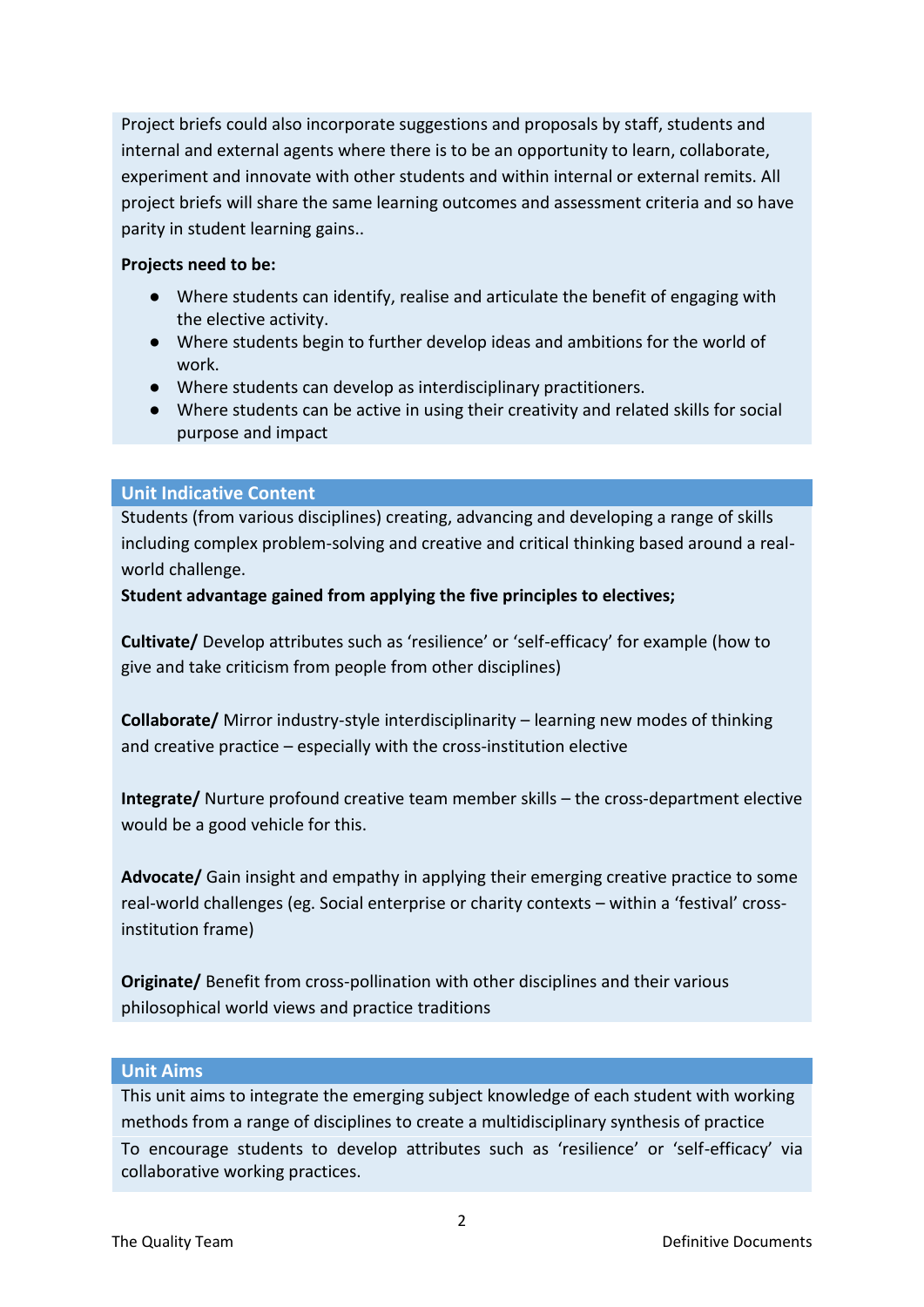To enable students to learn new modes of creative thinking, practice, skills and application

To enable students to gain insight and empathy in applying their emerging creative practice to real-world challenges, for social impact, entrepreneurial activity and industry preparation.

To enable students to benefit from cross-pollination with other disciplines and their various philosophical worldviews and practice traditions

### **Unit Learning Outcomes**

#### **Level Five**

## **LO 4 (Pre) Production**

Employ relevant knowledge of production skills alongside a grasp of the creative potential of a selection of processes, materials and methods that inform creative and academic practice.

### **Related Principle: COLLABORATE**

### **LO 6 Critical and creative mindsets**

Analyse conceptions of diverse practice and use this to inform a course of action

### **Related Principle: ORIGINATE**

### **LO 7 Employability**

Demonstrate professional transferable and employability skills, including the ability to manage time and work to clear briefs and deadlines, respond to set goals, problem-solve and communicate effectively.

### **Related Principle: CULTIVATE**

### **Learning and Teaching Methods**

Lectures/briefing sessions

Workshops/case studies

Peer learning

Intensive group work

Experiential learning

Supervised project work

| <b>Assessment methods and tasks</b>          |               |  |  |
|----------------------------------------------|---------------|--|--|
| Brief description of assessment methods      |               |  |  |
| <b>Assessment tasks</b>                      | Weighting (%) |  |  |
| Project process outcomes which could be      | 100%          |  |  |
| assessed by presentation, blog, report, etc. |               |  |  |